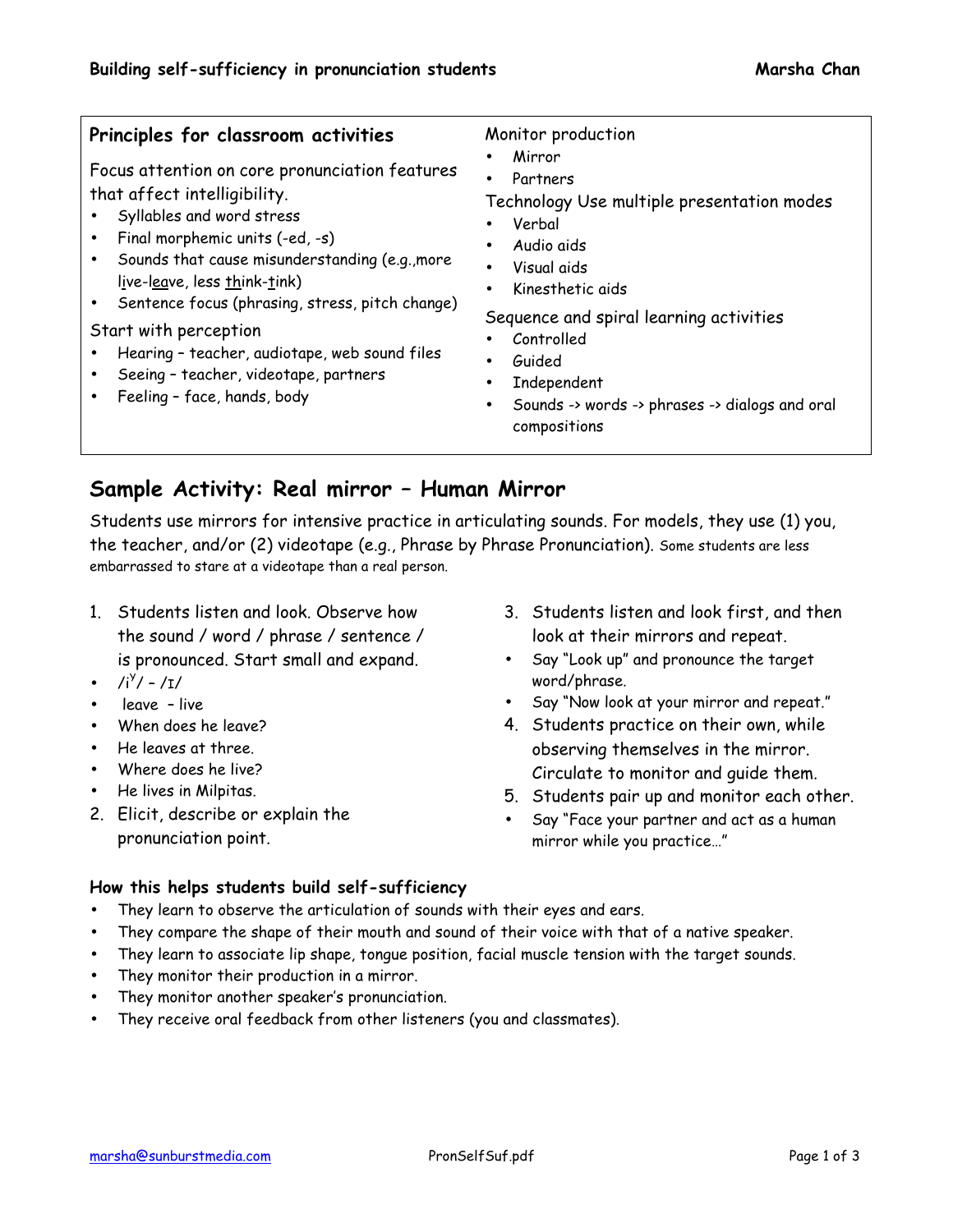| Principles for Technology                     | Technology for the Pronunciation Class |
|-----------------------------------------------|----------------------------------------|
| Promotes learning objectives                  | Audiotape recordings                   |
| Contributes to self-awareness self-monitoring | Video tape recordings                  |
| Fosters students' self-sufficiency            | Language laboratory                    |
| Permits teacher feedback                      | Voice mail                             |
| Is accessible to teacher and students         | Email-transmitted digital speech files |

## **Voice Mail Sample Assignment**

First give detailed instructions on how to use your voicemail system to record, stop, play back, pause, go forward, go backward, delete, re-record and save a message.

Then give an assignment based on your learning objectives.

- Speech template
- Record words, phrases, dialogs, paragraph (from the text or original)
- Record original compositions, respond to questions, etc.

| Hello, Ms. Chan. My name is ______________________________(say your name slowly and clearly.) My  |  |
|---------------------------------------------------------------------------------------------------|--|
| first name is spelled _________________. My last name is spelled ________________. I'm a          |  |
| student in your ESL 111 Listening and Speaking class. My telephone number is                      |  |
|                                                                                                   |  |
| class because I want to improve my listening and pronunciation skills in English. If I study hard |  |
| and practice using English often, I know I will learn a lot. ___________________                  |  |
|                                                                                                   |  |
| (Add your own sentence.) Good-bye. I'll see you in class on ____________(what day?)               |  |

Listen to voice messages, jot down notes (name, assignment, strengths and weaknesses) on a quarter sheet of paper. Assign grade, if desired. Delete message.

Distribute notes to students. Give a mini-lesson as you hand them out to individuals or do a follow-up with the whole class.

### **How this helps students build self-sufficiency**

- They're practicing a real life skill leaving a voice mail message.
- They listen to their recordings (and revise them) before hanging up.
- Something about leaving a voice message makes them practice a lot beforehand!
- They get feedback in note form, if not orally too.
- The assignment above is controlled for less proficient speakers (or users of voice mail).